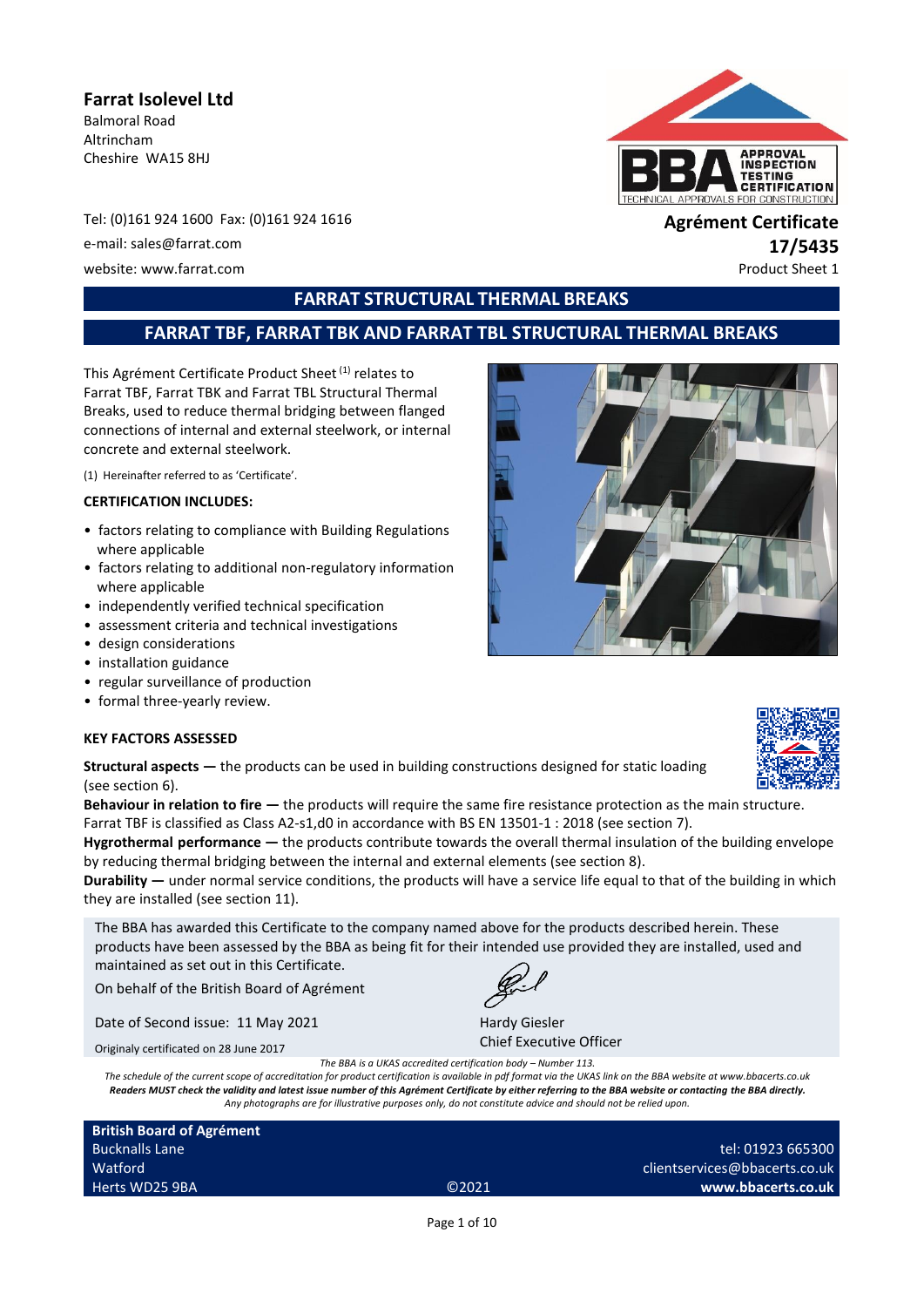# **Regulations**

In the opinion of the BBA, Farrat TBF, Farrat TBK and Farrat TBL Structural Thermal Breaks, if installed, used and maintained in accordance with this Certificate, can satisfy or contribute to satisfying the relevant requirements of the following Building Regulations (the presence of a UK map indicates that the subject is related to the Building Regulations in the region or regions of the UK depicted):

|                                                                                                  |                                       | The Building Regulations 2010 (England and Wales) (as amended)                                                                                                                                                                                                                                                                                                                                                                                                                     |
|--------------------------------------------------------------------------------------------------|---------------------------------------|------------------------------------------------------------------------------------------------------------------------------------------------------------------------------------------------------------------------------------------------------------------------------------------------------------------------------------------------------------------------------------------------------------------------------------------------------------------------------------|
| <b>Requirement:</b><br>Comment:                                                                  | A1                                    | Loading<br>The products have sufficient strength to transmit the design loads in accordance with<br>section 6 of this Certificate.                                                                                                                                                                                                                                                                                                                                                 |
| Requirement:<br>Comment:                                                                         | B3(1)                                 | Internal fire spread (structure)<br>The products will require the same fire resistance protection as the steel structure. See<br>section 7 of this Certificate.                                                                                                                                                                                                                                                                                                                    |
| <b>Requirement:</b><br>Comment:                                                                  | L1(a)(i)                              | <b>Conservation of fuel and power</b><br>The products can contribute to satisfying this Requirement. See section 8.1 of this<br>Certificate.                                                                                                                                                                                                                                                                                                                                       |
| <b>Regulation:</b><br>Comment:                                                                   | 7(1)                                  | <b>Materials and workmanship</b><br>The products are acceptable. See section 11 and the Installation part of this Certificate.                                                                                                                                                                                                                                                                                                                                                     |
| <b>Regulation:</b><br>Comment:                                                                   | 7(2)                                  | <b>Materials and workmanship</b><br>The products are unrestricted by this Regulation. See section 7 of this Certificate.                                                                                                                                                                                                                                                                                                                                                           |
| <b>Regulation:</b><br><b>Regulation:</b><br><b>Regulation:</b><br><b>Regulation:</b><br>Comment: | 26<br><b>26A</b><br><b>26A</b><br>26B | CO <sub>2</sub> emission rates for new buildings<br>Fabric energy efficiency rates for new dwellings (applicable to England only)<br>Primary energy consumption rates for new buildings (applicable to Wales only)<br>Fabric performance values for new dwellings (applicable to Wales only)<br>The products can contribute to a building satisfying these Regulations; however,<br>compensating fabric/services measures may be required. See section 8.1 of this<br>Certificate. |
|                                                                                                  |                                       | The Building (Scotland) Regulations 2004 (as amended)                                                                                                                                                                                                                                                                                                                                                                                                                              |
| <b>Regulation:</b><br>Comment:                                                                   | 8(1)                                  | Durability, workmanship and fitness of materials<br>The products are acceptable. See sections 10 and 11 and the Installation part of this<br>Certificate.                                                                                                                                                                                                                                                                                                                          |
| <b>Regulation:</b><br>Standard:<br>Comment:                                                      | 9<br>1.1(a)(b)                        | <b>Building standards applicable to construction</b><br>Structure<br>A structure incorporating the products has sufficient strength and stiffness to sustain and<br>transmit the design loads in accordance with section 6 of this Certificate, with reference<br>to clauses 1.1.1 <sup>(1)(2)</sup> , 1.1.2 <sup>(1)(2)</sup> , 1.1.3 <sup>(1)(2)</sup> and 1.1.5 <sup>(1)(2)</sup> of this Standard.                                                                             |
| Standard:<br>Comment:                                                                            | 2.3                                   | Structural protection<br>The products will require the same fire resistance protection as the steel structure and<br>can contribute to satisfying this Standard, with reference to clauses 2.3.1 <sup>(1)(2)</sup> and<br>2.3.2 $(1)(2)$ . See section 7 of this Certificate.                                                                                                                                                                                                      |
| Standard:<br>Comment:                                                                            | 6.1(b)                                | Carbon dioxide emissions<br>The products, when used in conjunction with additional insulation, can contribute to<br>satisfying this Standard, with reference to clauses 6.1.1 <sup>(1)</sup> , 6.1.2 <sup>(2)</sup> and 6.1.6 <sup>(1)</sup> . See section<br>8.1 of this Certificate.                                                                                                                                                                                             |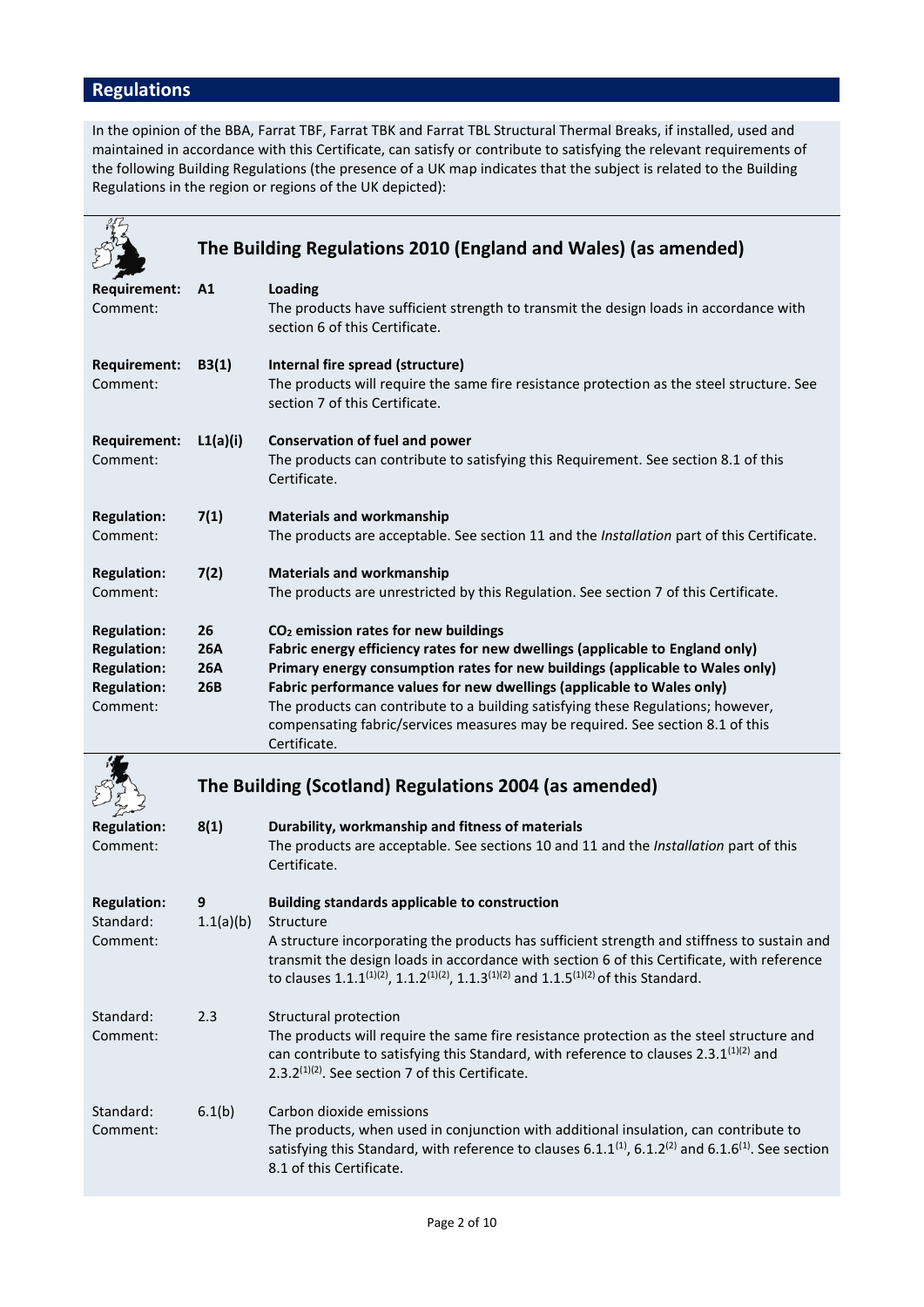| Standard:<br>Comment:                    | 6.2               | <b>Building insulation envelope</b><br>The products can contribute to satisfying this Standard, with reference to clauses 6.2.3 <sup>(1)</sup> ,<br>6.2.5 <sup>(2)</sup> , 6.2.10 <sup>(1)</sup> and 6.2.12 <sup>(2)</sup> . See section 8.1 of this Certificate.                                      |
|------------------------------------------|-------------------|--------------------------------------------------------------------------------------------------------------------------------------------------------------------------------------------------------------------------------------------------------------------------------------------------------|
| Standard:<br>Comment:                    | 7.1(a)(b)         | Statement of sustainability<br>The products can contribute to satisfying the relevant requirements of Regulation 9,<br>Standards 1 to 6, and therefore will contribute to a construction meeting a bronze level<br>of sustainability as defined in this Standard. See section 8.1 of this Certificate. |
| <b>Regulation:</b>                       | 12                | <b>Building standards applicable to conversions</b>                                                                                                                                                                                                                                                    |
| Comment:                                 |                   | All comments given for the products under Regulation 9, Standards 1 to 6, also apply to<br>this Regulation, with reference to clause 0.12.1 <sup>(1)(2)</sup> and Schedule $6^{(1)(2)}$ .                                                                                                              |
|                                          |                   | (1) Technical Handbook (Domestic).                                                                                                                                                                                                                                                                     |
|                                          |                   | (2) Technical Handbook (Non-Domestic).                                                                                                                                                                                                                                                                 |
|                                          |                   | The Building Regulations (Northern Ireland) 2012 (as amended)                                                                                                                                                                                                                                          |
|                                          |                   |                                                                                                                                                                                                                                                                                                        |
|                                          | 23                |                                                                                                                                                                                                                                                                                                        |
| <b>Regulation:</b><br>Comment:           |                   | <b>Fitness of materials and workmanship</b><br>The products are acceptable. See section 11 and the Installation part of this Certificate.                                                                                                                                                              |
|                                          | 30                |                                                                                                                                                                                                                                                                                                        |
| <b>Regulation:</b><br>Comment:           |                   | <b>Stability</b><br>The products have sufficient strength and stiffness to sustain and transmit the design<br>loads in accordance with section 6 of this Certificate.                                                                                                                                  |
|                                          |                   |                                                                                                                                                                                                                                                                                                        |
| <b>Regulation:</b><br>Comment:           | 35                | Internal fire spread - structure<br>The products will require the same fire resistance protection as the steel structure. See<br>section 7 of this Certificate.                                                                                                                                        |
|                                          |                   | <b>Conservation measures</b>                                                                                                                                                                                                                                                                           |
| <b>Regulation:</b><br><b>Regulation:</b> | 39(a)(i)<br>40(2) | Target carbon dioxide emission rate                                                                                                                                                                                                                                                                    |
| Comment:                                 |                   | The products can contribute to a building satisfying these Regulations; however,<br>compensating fabric/services measures may be required. See section 8.1 of this Certificate.                                                                                                                        |

# **Construction (Design and Management) Regulations 2015 Construction (Design and Management) Regulations (Northern Ireland) 2016**

Information in this Certificate may assist the client, designer (including Principal Designer) and contractor (including Principal Contractor) to address their obligations under these Regulations.

See section: 3 *Delivery and site handling* (3.2 and 3.3) of this Certificate.

# **Additional Information**

# **NHBC Standards 2021**

In the opinion of the BBA, Farrat TBF, Farrat TBK and Farrat TBL Structural Thermal Breaks, if installed, used and maintained in accordance with this Certificate, in relation to *NHBC Standards*, Chapter 7.1 *Flat roofs, terraces and balconies*.

# **Technical Specification**

# **1 Description**

1.1 Farrat TBF, Farrat TBK and Farrat TBL Structural Thermal Breaks are synthetic, structural thermal break plates as follows:

**•** Farrat TBF: inorganic mineral composite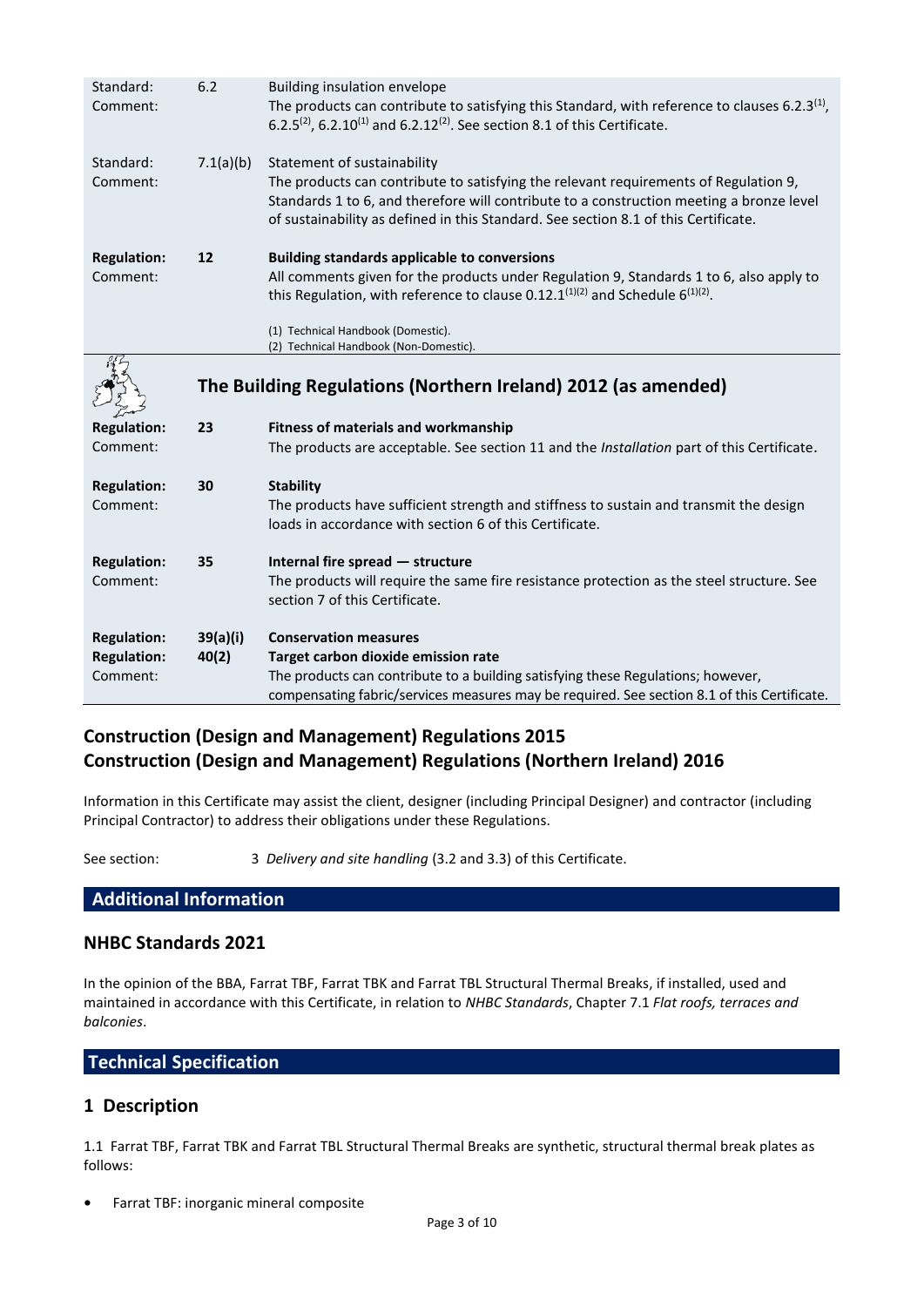- **•** Farrat TBK: a glass-fibre laminate, bound with a high-temperature polymer resin laminate
- **•** Farrat TBL: modified polyamide thermoplastic

1.2 The products' characteristics and the available thicknesses are shown in Table 1.

| Table 1 Product characteristics |                   |                                             |              |                                                                                   |
|---------------------------------|-------------------|---------------------------------------------|--------------|-----------------------------------------------------------------------------------|
| <b>Product</b>                  | Thickness (mm)    | <b>Material</b><br>density<br>$(kg.m^{-3})$ | Colour       | <b>Thermal</b><br>conductivity<br>$\lambda$ (W.m <sup>-1</sup> .K <sup>-1</sup> ) |
| <b>Farrat TBF</b>               | 5, 10, 15, 20, 25 | 2160                                        | Grev         | 0.20                                                                              |
| <b>Farrat TBK</b>               | 5, 10, 15, 20, 25 | 1465                                        | Amber        | 0.19                                                                              |
| <b>Farrat TBL</b>               | 5, 10, 15, 20, 25 | 1137                                        | <b>Black</b> | 0.29                                                                              |

1.3 Items to be used with the products but outside the scope of this Certificate are:

- **•** structural supporting elements steelwork, concrete etc
- **•** stainless steel bolts.

1.4 The bespoke thermal breaks are manufactured from the fabrication drawings to suit the application. Typical detail of a TBK thermal break plate is shown in Figure 1.



## **2 Manufacture**

2.1 Farrat TBF thermal breaks are inorganic hybrid mineral layers, high pressure bonded to form solid sheets. Farrat TBK thermal breaks are manufactured by blending glass fibre and resin components and applying pressure/heat to form laminated sheets. Farrat TBL thermal breaks are formed by a batch blending process of the constituent components, followed by moulding and extrusion into sheets.

2.2 The thermal breaks are precision cut from the respective sheet materials using Computer Numerical Control (CNC) machining.

2.3 As part of the assessment and ongoing surveillance of product quality, the BBA has:

- agreed with the manufacturer the quality control procedures and product testing to be undertaken
- **•** assessed and agreed the quality control operated over batches of incoming materials
- **•** monitored the production process and verified that it is in accordance with the documented process
- **•** evaluated the process for management of nonconformities
- **•** checked that equipment has been properly tested and calibrated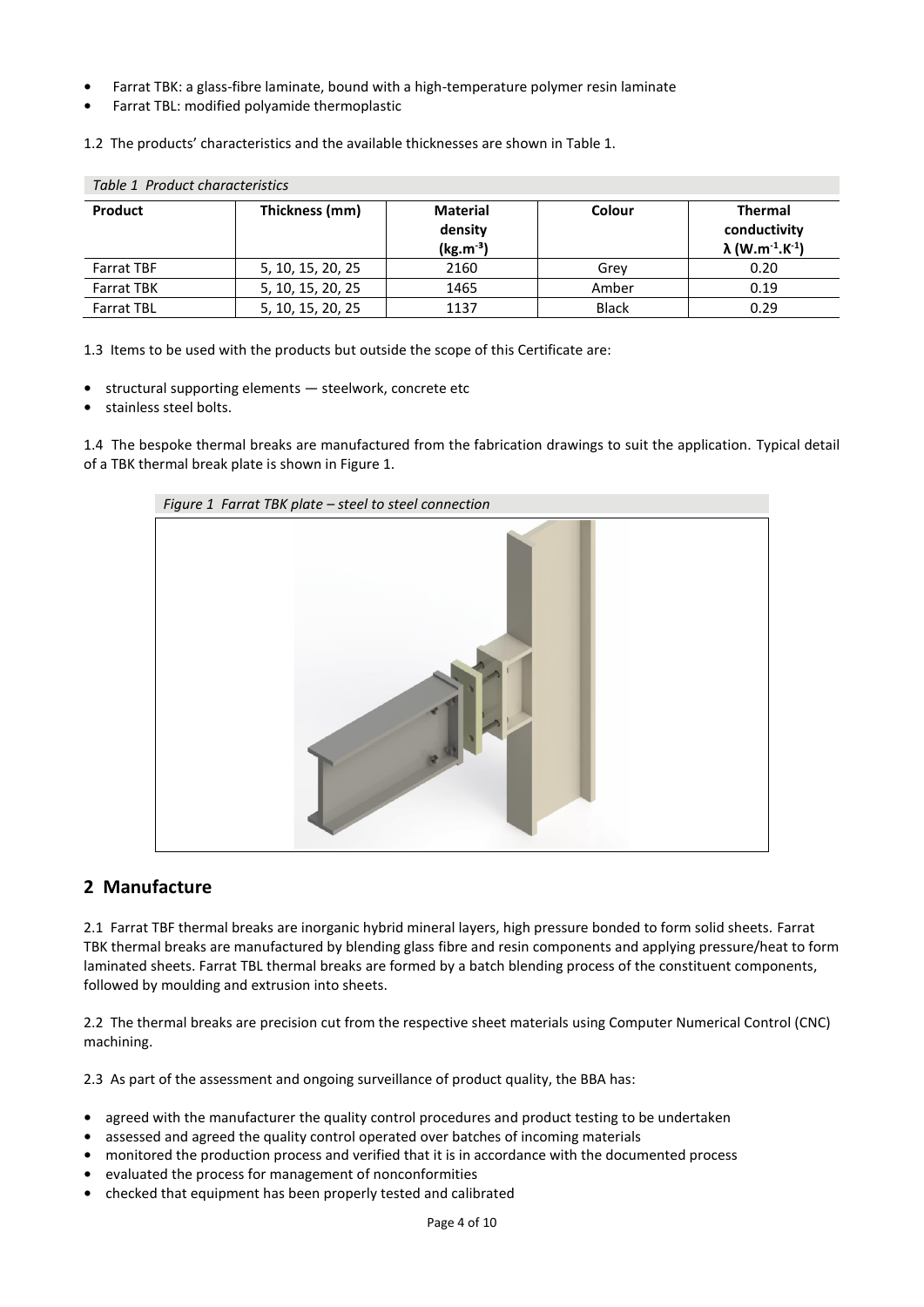**•** undertaken to carry out the above measures on a regular basis through a surveillance process, to verify that the specifications and quality control operated by the manufacturer are being maintained.

2.4 The management system of Farrat Isolevel Ltd has been assessed and registered as meeting the requirements of BS EN ISO 9001 : 2015 by TUV Nord (Certificate GB 00495).

# **3 Delivery and site handling**

3.1 Each thermal break plate has a label bearing the Certificate holder's details, the BBA Certificate number, the material type and thickness and, when available, the customer's drawing reference. All consignments have a delivery note attached to the outside and branded tape applied around the packaging to assist with identification.

3.2 Depending on the order size, the thermal break plates will be supplied either boxed or palleted. In the case of palleted deliveries, they will be protected by board and shrink-wrapped.

3.3 During off-loading, care must be taken to avoid damage to the packaging. Prior to installation, the products must be stored under cover in a clean and dry environment away from direct sunlight, solvents or other harmful chemicals. Any damaged products should not be used.

## **Assessment and Technical Investigations**

The following is a summary of the assessment and technical investigations carried out on Farrat TBF, Farrat TBK and Farrat TBL Structural Thermal Breaks.

### **Design Considerations**

#### **4 Use**

Farrat TBF, Farrat TBK and Farrat TBL Structural Thermal Breaks are satisfactory for use within the insulation zone/layer to reduce the thermal bridging (ie by reducing thermal transmittance through the connection) between flanged connections of internal and external steelwork, or internal concrete and external steelwork. They are suitable for use in the following applications<sup>(1)</sup> (see Figure 2) in new-build and refurbishment projects:

- **•** balconies
- **•** façade system connections
- **•** brise-soleil and canopies
- **•** external access systems (staircases, balustrading, etc)
- **•** roof plant room super-structure (columns)
- **•** connections between new and existing construction
- **•** Building Maintenance Units (BMU).

(1) The specific design of these applications is outside the scope of this Certificate.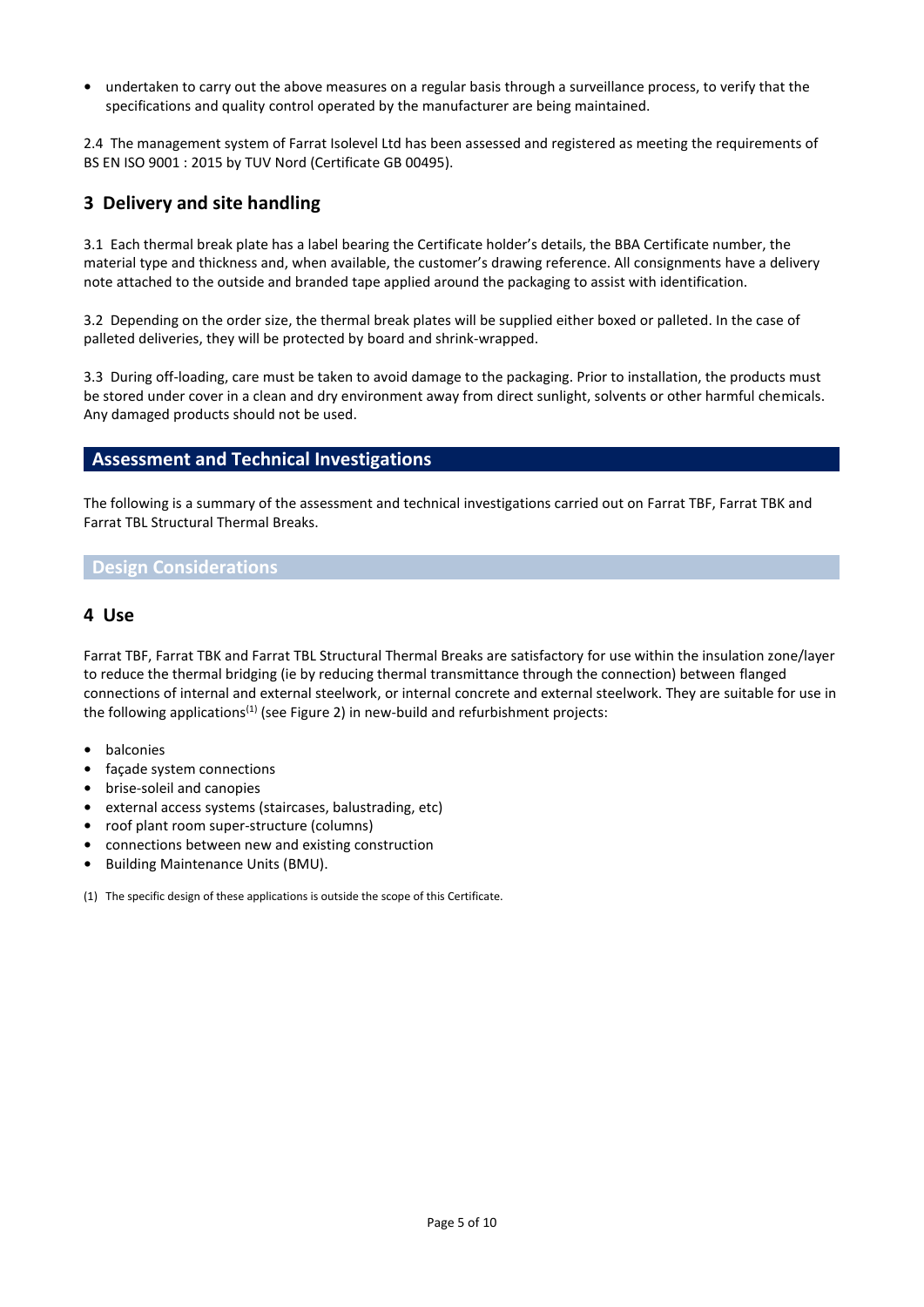

# **5 Practicability of installation**

The products are designed to be installed by competent operatives in accordance with the Certificate holder's instructions and the requirements of this Certificate.

# **6 Structural aspects**



6.1 The thermal breaks can be used for the building construction applications designed for static loading, as specified in section 4 of this Certificate.

6.2 The elastic modulus, characteristic compressive strength (*f*ck) and design compressive strength (*f*cd) for the products are listed in Table 2.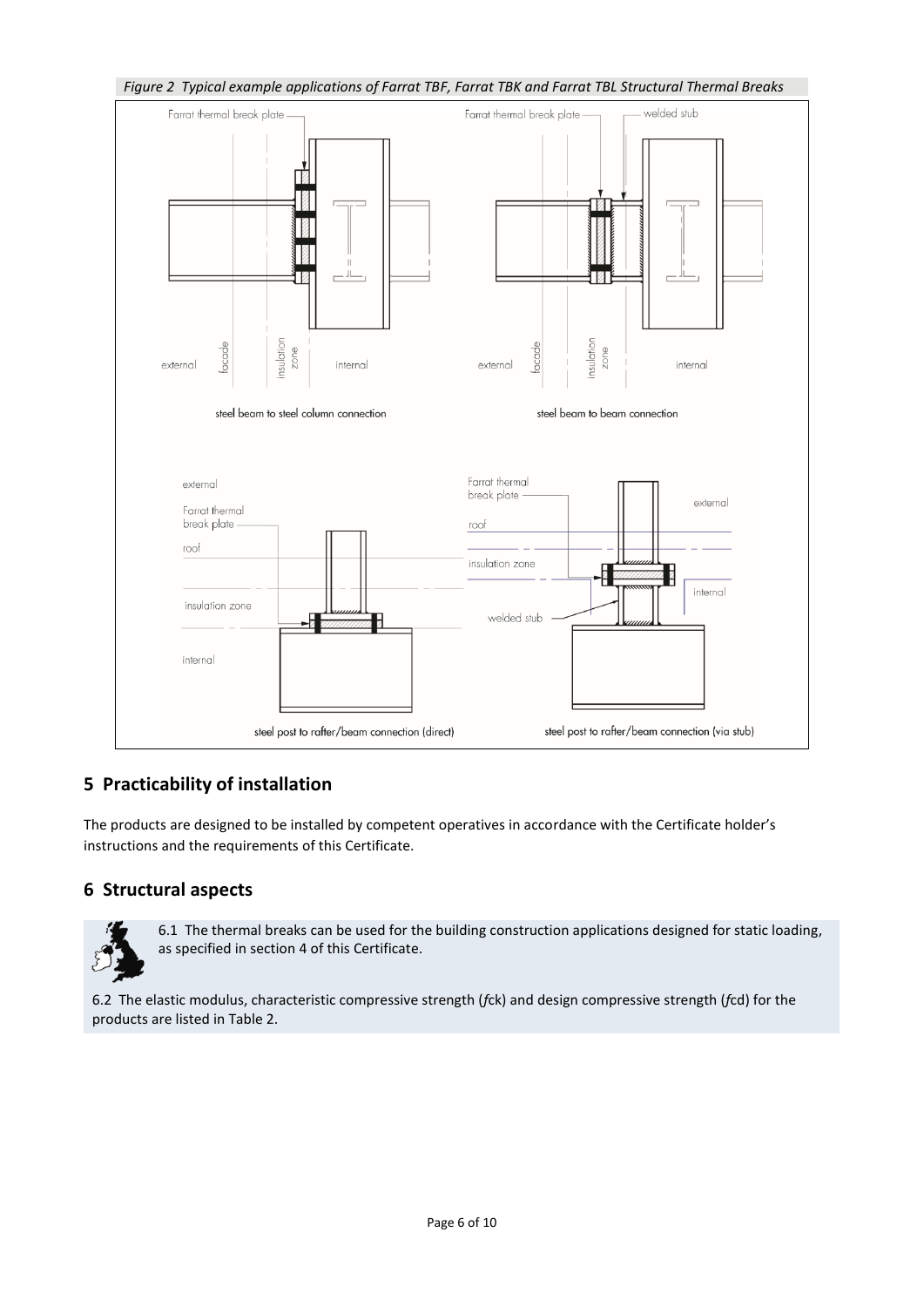#### *Table 2 Structural characteristics*

| <b>Product type</b> | <b>Characteristic</b><br>compressive strength,<br>$fck^{(1)}$<br>$(N.mm^{-2})$ | Design compressive<br>strength, fcd <sup>(2)</sup><br>$(N.mm^{-2})$ | <b>Elastic modulus</b><br>$(N.mm^{-2})$ |
|---------------------|--------------------------------------------------------------------------------|---------------------------------------------------------------------|-----------------------------------------|
| <b>Farrat TBF</b>   | 355                                                                            | 284                                                                 | 5326                                    |
| <b>Farrat TBK</b>   | 312                                                                            | 250                                                                 | 5178                                    |
| <b>Farrat TBL</b>   | 89                                                                             | 70                                                                  | 2586                                    |

(1) Characteristic compressive strength (*f*ck) has been calculated in accordance with BS EN 1990 : 2002.

(2) A partial safety factor of 1.25 for joints has been applied in accordance with BS EN 1993-1-8 : 2005 and its National Annex.

6.3 The Farrat thermal break materials exhibit levels of initial creep behaviour; therefore, when considering any possible additional rotation due to compression of the thermal break plates, the designer should include an allowance for long term creep, as follows:

- **•** for Farrat TBF, increase deformation by 20%
- **•** for Farrat TBK, increase deformation by 20%
- **•** for Farrat TBL, increase deformation by 30%.

6.4 The thermal break plate does not contribute to shear resistance but introduces bending on the bolts by virtue of the gap created. Therefore, a thermal break plate in a connection must be considered as a 'pack' in terms of connection design. Where packs are used in connections, and depending on the thickness of the packs, it may be necessary to reduce the shear resistance of the bolts within the connection in accordance with BS EN 1993-1-8 : 2005.

6.5 Assessment of structural performance for individual installations of connections that include thermal break plates should be carried out by a suitably experienced and qualified engineer and designed in accordance with BS EN 1993-1-8 : 2005 and the Steel Construction Institute (SCI) industry guidance. The engineer should confirm that:

- **•** the thermal break plate can resist the applied compression forces
- **•** any additional rotation due to the compression of the thermal break plate (including allowance for long term creep) is adequate
- **•** the shear resistance of the bolts is acceptable, given that there may be a reduction in resistance due to packs and large grip lengths
- **•** for non pre-loaded bolt systems, the shear resistance of the bolts is adequate.

## **7 Behaviour in relation to fire**



7.1 Farrat TBF is classified as Class A2-s1,d0 in accordance with BS EN 13501-1 : 2018. The Certificate holder has not declared a reaction to fire classification to BS EN 13501-1 : 2018 for Farrat TBK and Farrat TBL.

7.2 When properly installed, the products will not add significantly to any existing fire hazard as they will be contained within the building envelope. The products will require the same fire resistance protection as the steel elements to which they are connected.

#### **8 Hygrothermal performance**



8.1 The linear thermal transmittance psi (ѱ) value of a junction incorporating the products, and the minimum temperature factors, should be determined in accordance with BS EN ISO 10211 : 2007 and BRE Report BR 497 : 2007, using the dimensions of the components and values for the thermal conductivity (W $\cdot$ m $^{-1}\cdot$ K $^{-1}$ ) of:

- **•** Farrat TBF 0.20
- **•** Farrat TBK 0.19
- **•** Farrat TBL 0.29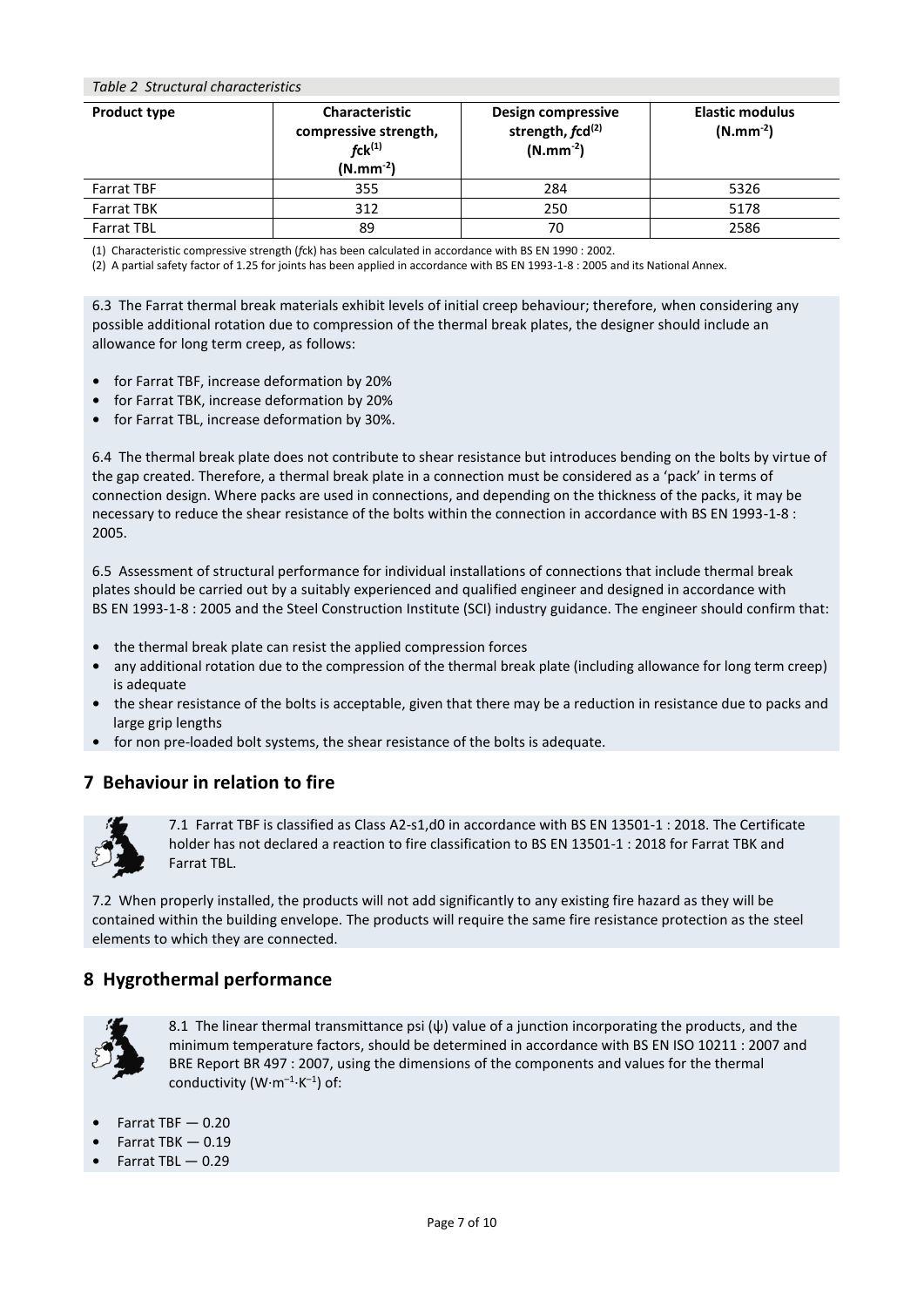8.2 The effect of thermal bridging at the junction between steel to steel, or steel to concrete/masonry, must be minimised. The performance of this junction will be dependent upon other elements not covered by this Certificate, and a suitable assessment of all junction details should be carried out.

## **9 Water absorption**



Farrat TBF, Farrat TBK and Farrat TBL thermal breaks have a water absorption volume of 0.40%, 0.14% and 0.48% respectively, in accordance with BS EN 12087 : 2013.

## **10 Maintenance**



Once properly installed within the structure, the products have suitable durability (see section 11) and should not require maintenance throughout their serviceable life.

# **11 Durability**



Thermal break plates are contained within the protective envelope of the building and will remain effective as thermal break material for the life of the building in which they are incorporated.

## **Installation**

## **12 General**

12.1 Installation must be in accordance with industry guidance, eg the Eurocodes, the National Structural Steel Specification (NSSS) and the National Structural Concrete Specification (NSCS).

12.2 Farrat TBF, Farrat TBK and Farrat TBL Structural Thermal Breaks must be installed in accordance with the Certificate holder's recommendations, the requirements of this Certificate and the specifications laid down by a suitably qualified and experienced engineer.

12.3 The steel end plates to which the thermal break will be connected must be inspected to ensure there are no irregularities and that they are free from dirt or contaminants.

12.4 One of the end plates can be simply held on one side of the assembly by the bolts until the other end plate is located. The bolts can then be loosely tightened prior to alignment and, following this, can be torqued to an appropriate level.

12.5 After installation, the structural thermal break plate should be protected from the environment and the risk of site damage until the cladding and/or finishes have been completed.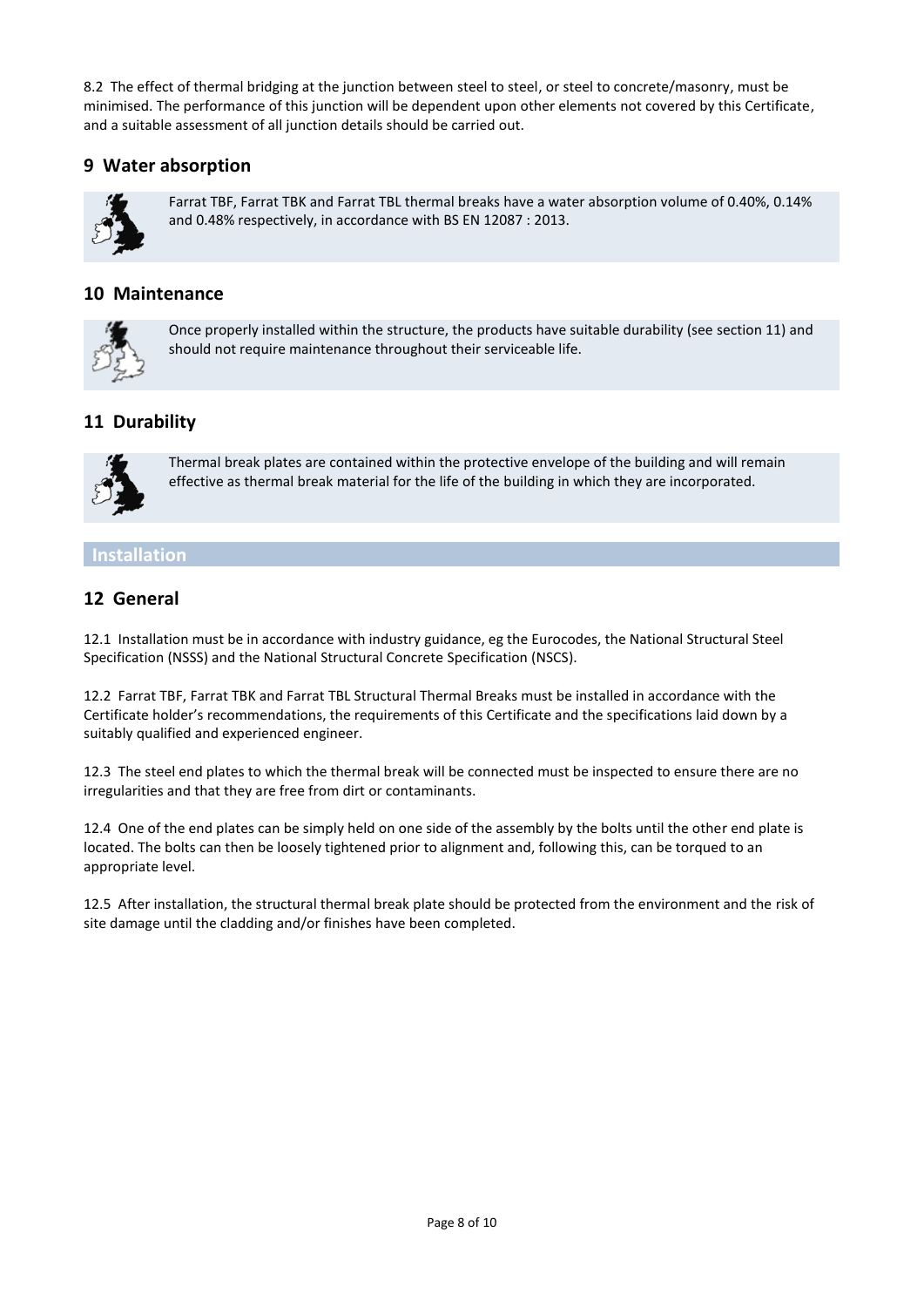## **13 Tests and Investigations**

13.1 An assessment was made of test data relating to:

- **•** compressive strength
- **•** long term creep
- **•** density
- **•** elasticity modulus
- **•** thermal conductivity
- **•** water absorption
- **•** effect of temperature/thermal movement.

13.2 The manufacturing process was evaluated, including the methods adopted for quality control, and details were obtained of the quality and composition of the materials used.

#### **Bibliography**

BRE Report BR 497 : 2007 *Conventions for Calculating Linear thermal transmittance and Temperature Factors*

BS EN 1990 : 2002 + A1 : 2005 *Eurocode — Basis of structural design*

BS EN 1993-1-8 : 2005 *Eurocode 3 — Design of steel structures — Design of joints* NA to BS EN 1993-1-8 : 2005 UK National Annex to *Eurocode 3 — Design of steel structures —Design of joints*

BS EN 12087 : 2013 *Thermal insulating products for building applications — Determination of long term water absorption by immersion*

BS EN 13501-1 : 2018 *Fire classification of construction products and building elements — Classification using test data from reaction to fire tests* 

BS EN ISO 9001 : 2015 *Quality management systems — Requirements*

BS EN ISO 10211 : 2007 *Thermal bridges in building construction — Heat flows and surface temperatures — Detailed calculations*